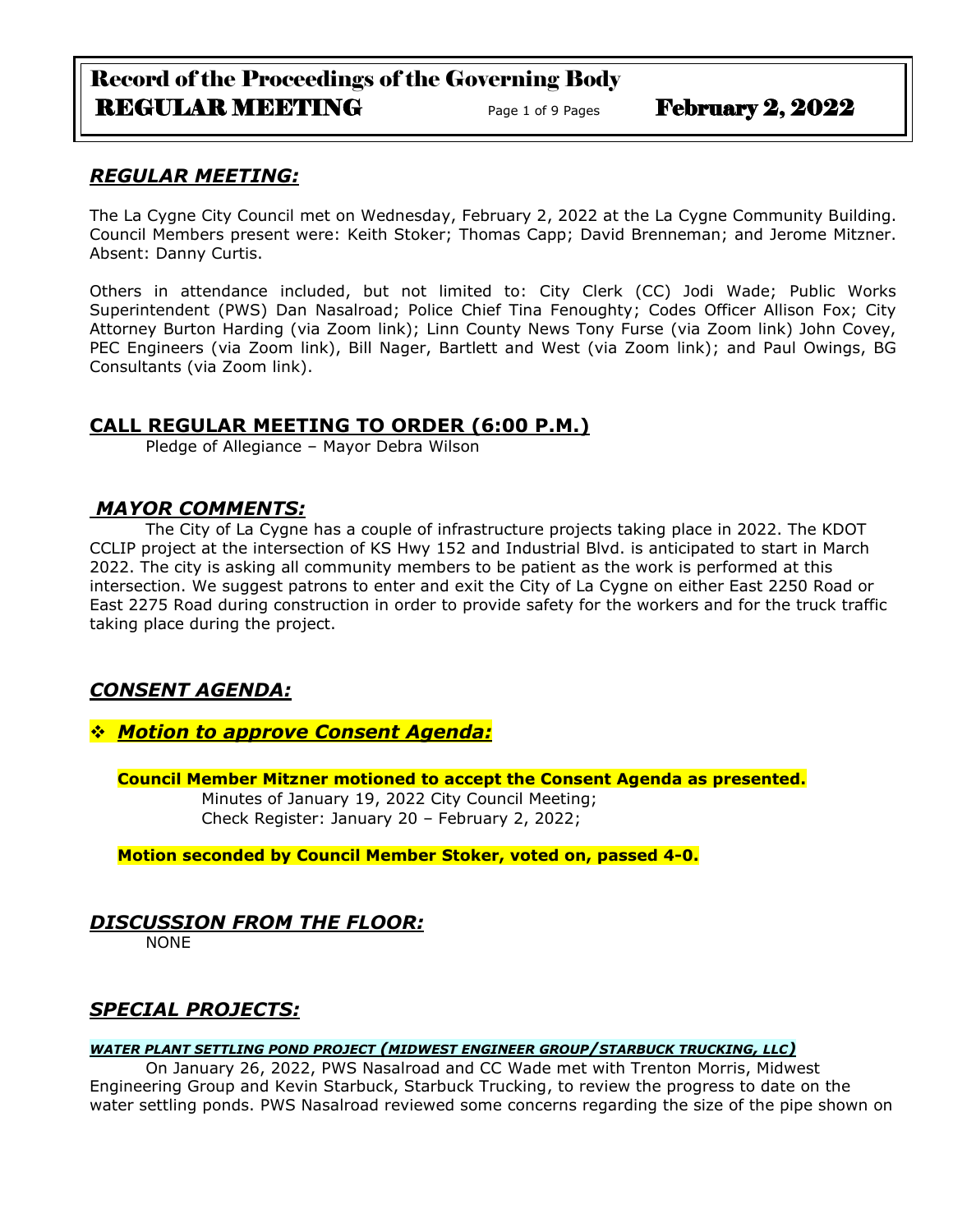# Record of the Proceedings of the Governing Body REGULAR MEETING Page 2 of 9 Pages February 2, 2022

# *SPECIAL PROJECTS CONTINUED:*

### *WATER PLANT SETTLING POND PROJECT (MIDWEST ENGINEER GROUP/STARBUCK TRUCKING, LLC)*

the plans for the connection from the river pumps to the settling ponds showed 12" but the actual pipe is 8". The contractor will purchase some reducers in order to use the 12" pipe and valves that were already purchased. The engineer and contractor are working on redesigning the piping coming out of the pond to the water plant. PWS Nasalroad pointed out to the engineer and contractor his concerns with the outtake on the new settling pond being too high. The engineer will need to determine the correction, the contractor installed it per the plans.

#### *SEWER REHABILITATION PROJECT (BG CONSULTANTS)*

CC Wade spoke with Paul Owings and Abby Mills with BG Consultants regarding the advertising to bid for the sewer rehabilitation project. Mike Billings with USDA has given us permission to proceed with Authorization to Advertise to Bid. Advertisement will be sent out the first part of February. The pre-bid meeting is scheduled for February 23, 2022 at 10am. Bids will be received and opened on March 9, 2022 at 10am. Bids will be reviewed and then awarded on March 16, 2022.

### *STREET PROJECT – KDOT CCLIP PROJECT AT KS HWY 152 AND INDUSTRIAL ROAD (KDOT/KILLOUGH CONSTRUCTION/CFS ENGINEERING)*

PWS Nasalroad and CC Wade will be meeting with Killough Construction, KDOT and CFS Engineering on Thursday, February 17, 2022. Time will be announced.

### *NEW FIRE STATION/PUBLIC SAFETY BUILDING*

CC Wade and PWS Nasalroad are working on the narratives. CC Wade has reached out to SEKRPC to review the narratives prior to submission of the application.

#### *AMERICAN RESCUE PLAN ACT FUNDS (ARPA)*

Final rule was released by the Treasury. There was a change to the replacing lost public sector revenue. It was changed to a standard allowance for revenue loss or complete a full revenue loss calculator. If the amount of ARPA received is under \$10 million dollars the city can elect to apply it under the standard allowance for revenue loss. This category is considered a "standard allowance" and you don't have to use a revenue loss calculator to "justify" the actual revenue loss amount. The allowable activities under this category are broader and require less paperwork. The allowable activities must be provisions of government services or "public purpose". The first filing date for the annual report is April 30, 2022. CC Jodi Wade recommend the City Council make a motion to opt in early for the standard allowance for revenue loss of up to \$10 million. Things can change quickly with the Treasury department. The final rule comes in to affect April 1, 2022. The first report is for activity up to March 31, 2022 which is currently just the receipt of the first tranche of funds. Under the revenue loss category, the city does not have to do Davis-Bacon wage reporting. The estimated timing of the second tranche is May 10, 2022. The Treasury also broadened the water and sewer category by adding additional eligible uses including a broader range of lead remediation and stormwater management projects.

### ❖ *Motion*

**Council Member Capp motioned to opt in early to elect to apply the City of La Cygne \$170, 769.66 ARPA funding under the standard allowance for revenue loss for ARPA funding received under \$10 million dollars. Motion seconded by Council Member Stoker voted on, passed 4-0.**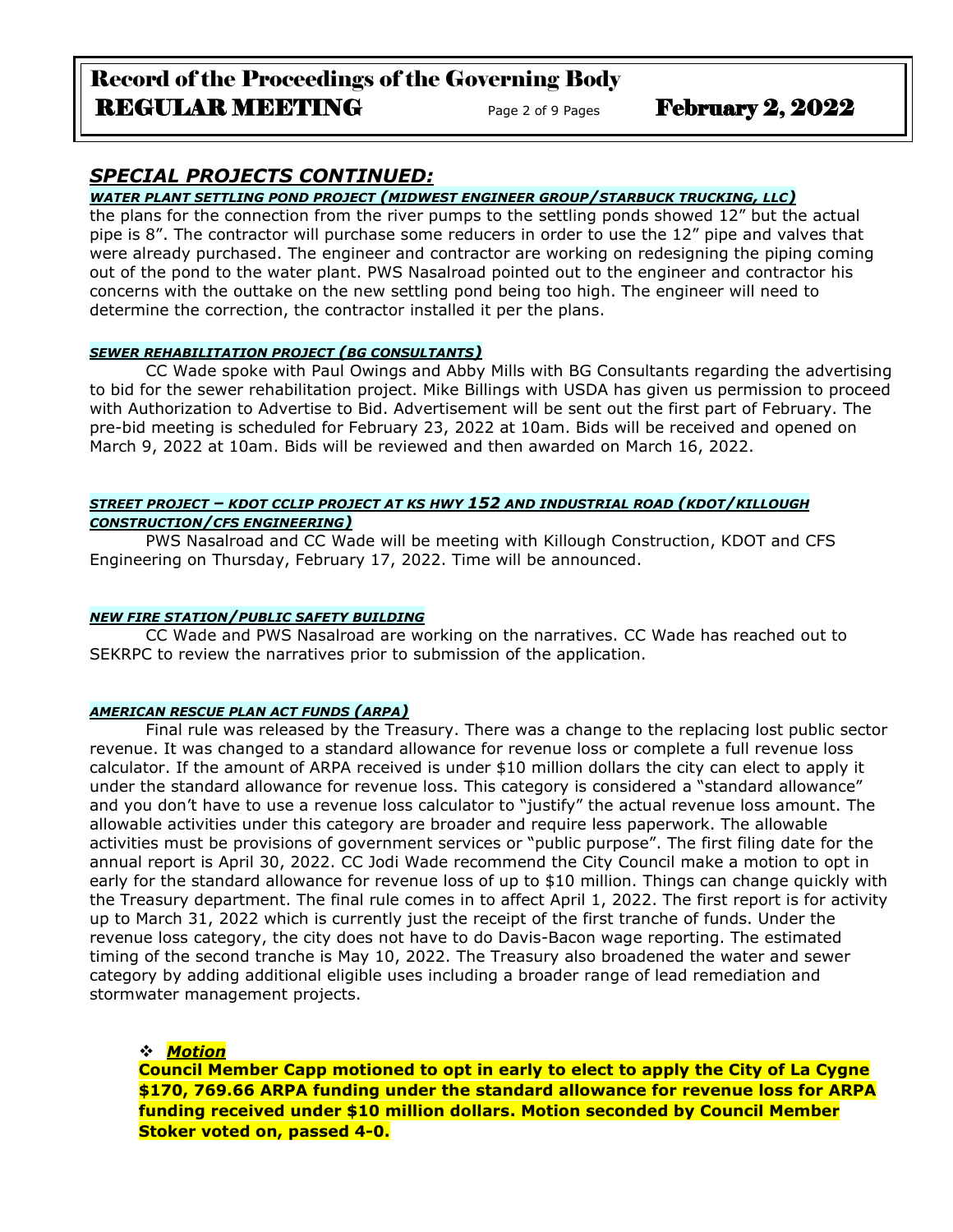# *REPORTS OF CITY OFFICERS:*

**CITY ATTORNEY –BURTON HARDING: NONE**

#### **POLICE CHIEF – TINA FENOUGHTY :**

Chief Fenoughty thanked Officer Fox for handling the department while she was out. Calls were down this past month due to COVID being so prevalent in the community and under the advice of Sheriff Friend the department leaned on the side of caution.

11- Traffic Stops Conducted

Citations issued since last meeting - 5

| Speed School Zone   | Tag Expired   |  |
|---------------------|---------------|--|
| Fail to Yield       | No Tag        |  |
| Insurance           | <b>NO DL</b>  |  |
| <b>RR Crossing</b>  | Speed         |  |
| Vicious Dog/RAL/Tag | Paraphernalia |  |
| Suspended DL        | Equipment     |  |

## **Calls for Service / Reports – 01/20/22 thru 02/01/22**

| Animal Complaint - 0      | Traffic Complaints - 0            |
|---------------------------|-----------------------------------|
| Assist Outside Agency - 1 | Civil Stand-by $-1$               |
| Building Check $-3$       | Citizen Assist CFS / contact - 11 |
| Fingerprints $-1$         | Juvenile Incident - 1             |
| Check Welfare $-3$        | Federal Record Checks-0           |
| Follow $Up - 5$           | Theft - $1$                       |
| Suspicious Activity - 1   | Vehicle Lockout - 1               |
| Disturbance - 3           | Drug Case-0                       |
| Assault LEO - 0           | Criminal Damage - 0               |
| Non-Injury Accident $-0$  | Pedestrian Check - 1              |
| Disorderly Conduct - 0    | Warrant Attempt - 0               |
| Felony Warrant $-2$       | Misdemeanor Warrant - 1           |
|                           |                                   |

**VIN Inspections-** 4 completed

#### **CODES ENFORCMENT – ALLISON FOX:**

Officer Fox has been maintaining the Police Department so the work on codes/nuisance has been a little slower. Officer Fox currently has (6) inops and (1) nuisance on the spreadsheet and (8) nuisance letters to mail out. Officer Fox asked the Council about how they would like for her to handle construction projects at homes which do not require a building permit since they are not changing the shape or the footprint of the existing home (e.g. foundation work, service line repairs) and have not been completed within a year's time due to lack of funds to complete the projects. There are three current house projects uncompleted which involve open trenches. Council Member Mitzner and Council Member Stoker (Public Safety Committee) expressed the safety concerns regarding open trenches and advised Officer Fox to reach out to the home owners to either fill in the hole/trench or install solid orange safety fencing around the hole/trench. Council Member Mitzner advised Officer Fox to develop a documentation trail of letters and contact with the patrons explaining the problem and providing date proof of time-frame and requirements for the patrons to complete.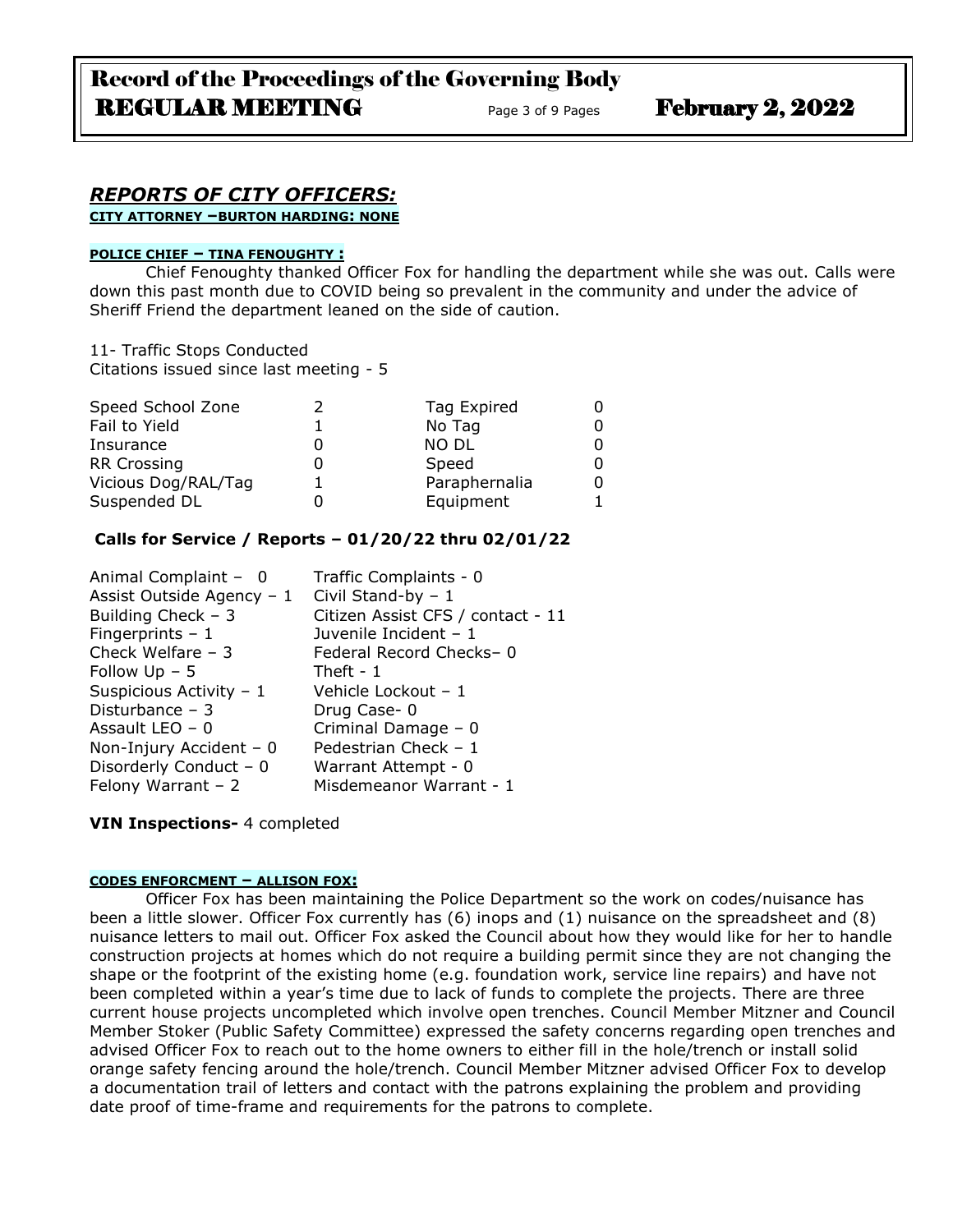# Record of the Proceedings of the Governing Body REGULAR MEETING Page 4 of 9 Pages February 2, 2022

# *REPORTS OF CITY OFFICERS CONTINUED:*

### **CODES ENFORCMENT – ALLISON FOX:**

Officer Fox also reached out to the City Council regarding the inspection of mobile home parks for annual licensing. Discussion was held regarding the current codes and regulations. Officer Fox has prepared an inspection form based on what is currently listed in the codes book to be used during the annual licensing inspection. Officer Fox read some requirements listed in the codes regarding concrete pads and asphalt roads/driveways and asked the Council if the parks will be required to meet the current codes as listed in the codes book. The Council would like to have a workshop to review what is listed in the City Codes book prior to performing the annual licensing for the mobile home parks.

Officer Fox reported on 402 S. Broadway. The owner responded to a phone call from Officer Fox regarding condemnation of the home. The owner would like to attend a City Council meeting to address the Council about the home. Council Member Capp responded he was OK waiting until the next Council meeting but did not want to wait any longer than that to continue forward with the required letter and process for condemnation.

#### **PUBLIC WORKS DEPARTMENT – PUBLIC WORKS SUPERINTENDENT (PWS) DAN NASALROAD: NONE**

Mayor Wilson and the Council thanked the Public Works Department for getting the roads cleared during this weeks' snow event. They appreciate the hard work put in to keep the roads safe.

#### **CITY CLERK – JODI WADE:**

Report from1/19/2022 – 2/02/2022

#### **City Clerk**

- Set up new filling cabinets for a Planning & Zoning section, codes section, cemetery section and nuisance section.
- Met with Mr. Electric regarding the lighting in the City Hall and potential lighting for Thayer Park.
- Attended a Zoom meeting for ARPA funds.
- Attended the Park Board meeting to review financials and budgeting.
- Participated in the construction meeting with Midwest Engineering Group and Starbuck Trucking regarding the water settling ponds.
- Attended the Planning & Zoning meeting.
- Completed the League of Municipality payroll survey.
- Completed the annual boundary survey for the Census.
- Completed the annual Workers Comp audit.
- W-2s and 1099s were completed, filed and mailed to employees.
- Completed the annual financial report.
- Prepared files for annual audit and scheduled audit for the last week in March 2022.
- Worked on draft letters for the KDOT CCLIP project and the sewer rehabilitation project.
- Submitted documents to survey company for a quote to complete the city boundary revision for the annexation of 713 Industrial Park Dr.
- Worked on the draft resolution for Covid sick leave.
- Completed the annual gas and water reports and filed.
- Working on preparations for the upcoming annual gas inspection on February 8-10.

Overtime Hours for City Hall for the last pay period: 12.25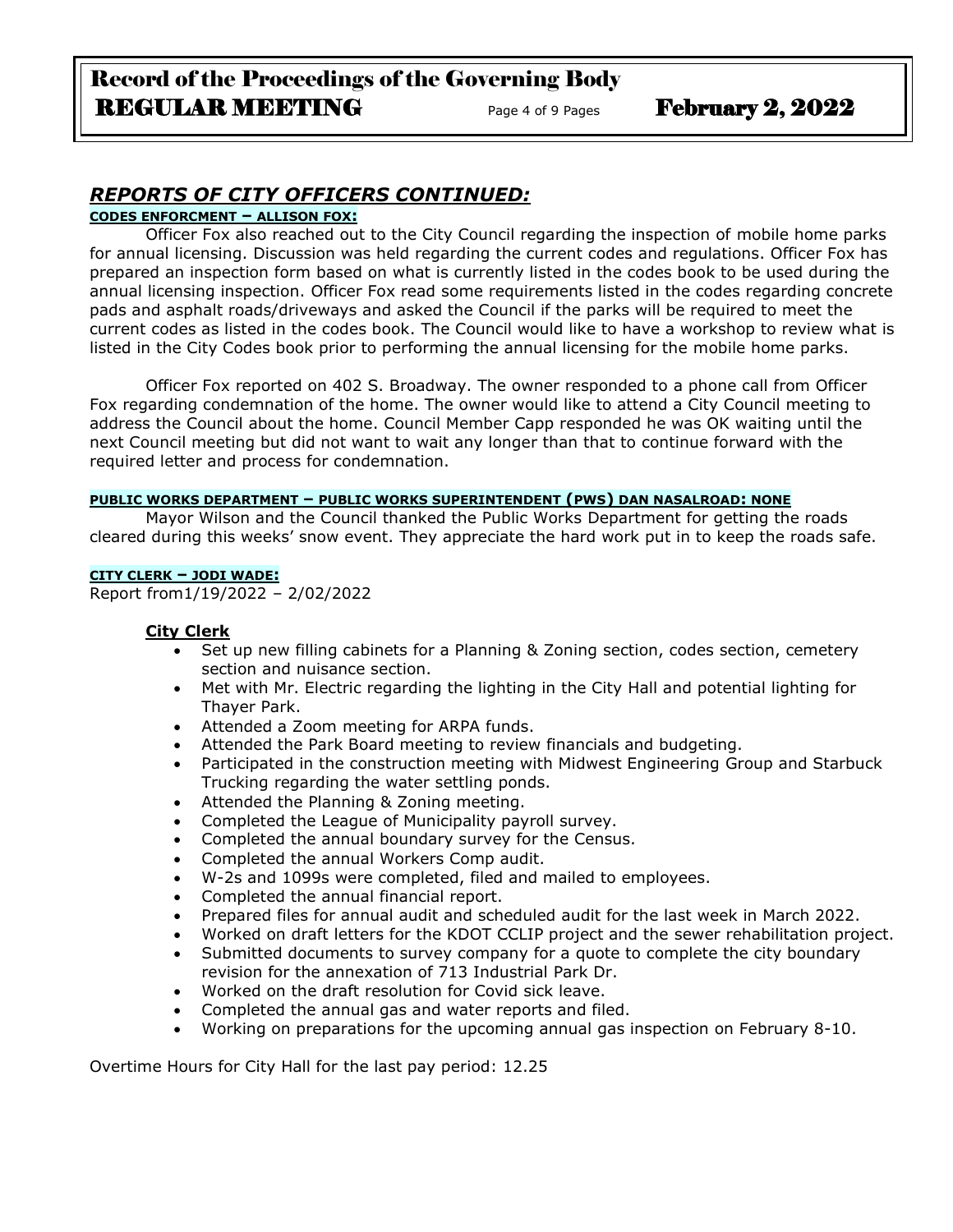# *REPORTS OF CITY OFFICERS CONTINUED:*

**CITY TREASURER/COURT CLERK – CONNIE GORE:**

1/19/2022- 2/2/2022

### **Utilities**

*Monthly items completed***:** Meter readings enter and billing cycle completed. Bills printed, sorted and mailed.

January 2022 sales tax filed

January sewer report completed

**Other:** 

Completed annual gas report for Jodi to file.

## **Court**

*Monthly Court items completed*: Reviewed docket, mailed continuance letters as court was canceled in January.

#### **Other:**

Updated two returned codes books. Worked on cemetery information for programmers on new module. Started cleanup of records on Oak Lawn Cemetery. Started entering the 4-digit zip codes into the utility module. (Recommended by post office)

# *COUNCIL COMMITTEE REPORTS:*

*WATER & GAS -NONE*

### *STREET –*

Stormwater Master Plan RFQs were received. Request for Qualifications (RFQs) were received from the following companies:

> Bartlett and West, Overland Park, KS BG Consultants, Lawrence, KS PEC (Professional Engineering Consultants), Lawrence, KS McAffee Henderson Solutions, Lenexa, KS

### ❖ *Motion*

**Council Member Mitzner motioned for a recess for Council Member Mitzner and Council Member Capp (Stormwater Review Committee) to meet regarding the RFQs received and will return to the Council table at 6:45 p.m. Motion seconded by Council Member Capp voted on, passed 4-0. 6:35 p.m.**

# *OPEN SESSION RESUMED AT 6:45pm:*

CC Wade read aloud the Stormwater Committees' Review of the Request for Qualifications. The following results were announced:

- 1. BG Consultants with a fee amount of \$55,000;
- 2. Professional Engineering Consultants with a fee amount of \$65,000 + \$3,100 reimbursables;
- 3. Bartlett & West with a fee amount of \$55,000-\$75,000;
- 4. McAffee Henderson Solutions with a fee amount of \$119,000 + \$2,062 reimbursables.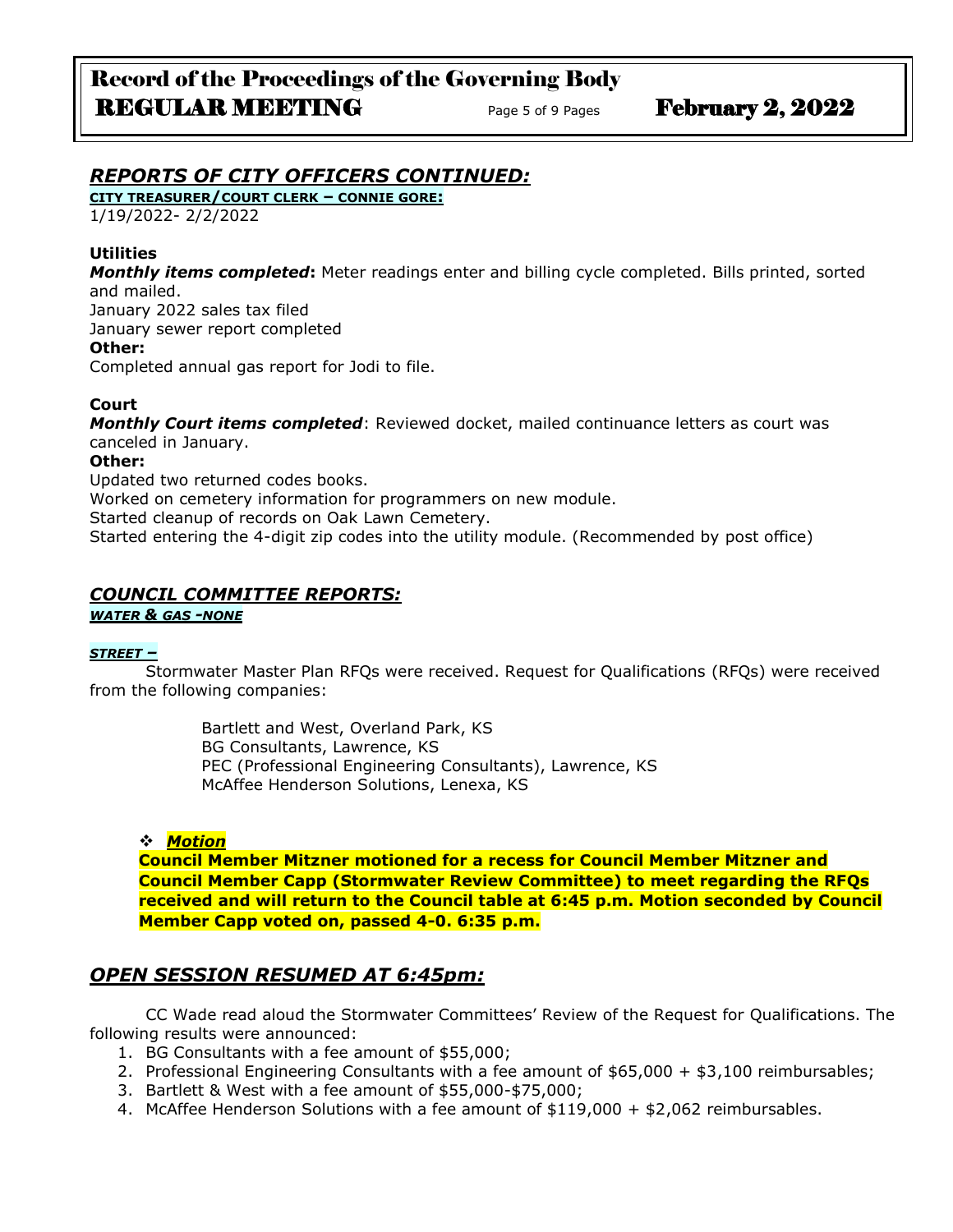## *COUNCIL COMMITTEE REPORTS CONTINUED: STREET –*

### ❖ *Motion*

**Council Member Capp motioned to call a Special Meeting on February 16, 2022 at 5:00pm for the purpose to interview BG Consultants and Professional Engineering Consultants. Motion seconded by Council Member Stoker voted on, passed 4-0.**

#### *SEWER-NONE*

#### *PUBLIC SAFETY –*

Guide for Homeowners, Landlords and Tenants (at the table). Utility Clerk Gore has also acquired a copy of the landlord license policy and program for Pleasanton, KS and Osawatomie, KS. The Council discussed putting together a workshop to begin the process of working on a program for the City of La Cygne. Mayor Wilson reminded the Council Members who are landlords to be sure to recuse themselves when voting on matters regarding landlord policy since it would be a conflict of interest.

*COMMUNITY BUILDING-NONE EMPLOYEE RELATIONS & TRAINING-NONE CEMETERY – NONE PARK-NONE*

## *SPECIAL COMMITTEE REPORTS:*

*EMERGENCY MANAGEMENT -NONE CHAMBER OF COMMERCE –NONE PLANNING & ZONING COMMISSION (PZC) –*

Completed review of community survey questions. Will be releasing the survey the second week of February and is looking at either March 22, 2022 or March 24, 2022 for the first community workshop for the Comprehensive Plan revision. The Commission was given the information regarding lot 602 N.  $5<sup>th</sup>$  street and is researching information to create a recommendation.

# *UNFINISHED BUSINESS:*

### **307 SWAN STREET – PROPERTY OWNED BY LINCOLN TOWNSHIP**

Property owned by Lincoln Township. AMR has moved out of the building into the new location. Would the City of La Cygne have any interest in leasing the building from Lincoln Township? **(Tentative date of February 9 at 6pm to meet with Lincoln Township Trustee)**

PWS Nasalroad did advise the Council if their intention with purchasing the building was for Public Works to have he was not interested in the building. The current floor plan of the building isn't practical for use by the Public Works, only the garage space is beneficial for storing equipment. PWS Nasalroad would like the Council to consider a simple annual agreement with Lincoln Township for the City to use the bay area for storage. Council Member Capp asked CC Wade to put together a simple lease.

#### **INSTALLATION OF ELECTRICAL POWER AT THAYER PARK**

Installation of an electrical pedestal in Thayer Park to provide power at the small shelter during Halloween and Christmas. CC Wade can get a quote from an electrician and Evergy regarding the installation of a pedestal and meter. The Chamber meeting was cancelled for January and will reconvene in February 2022. **(February 9 is the next Chamber meeting)**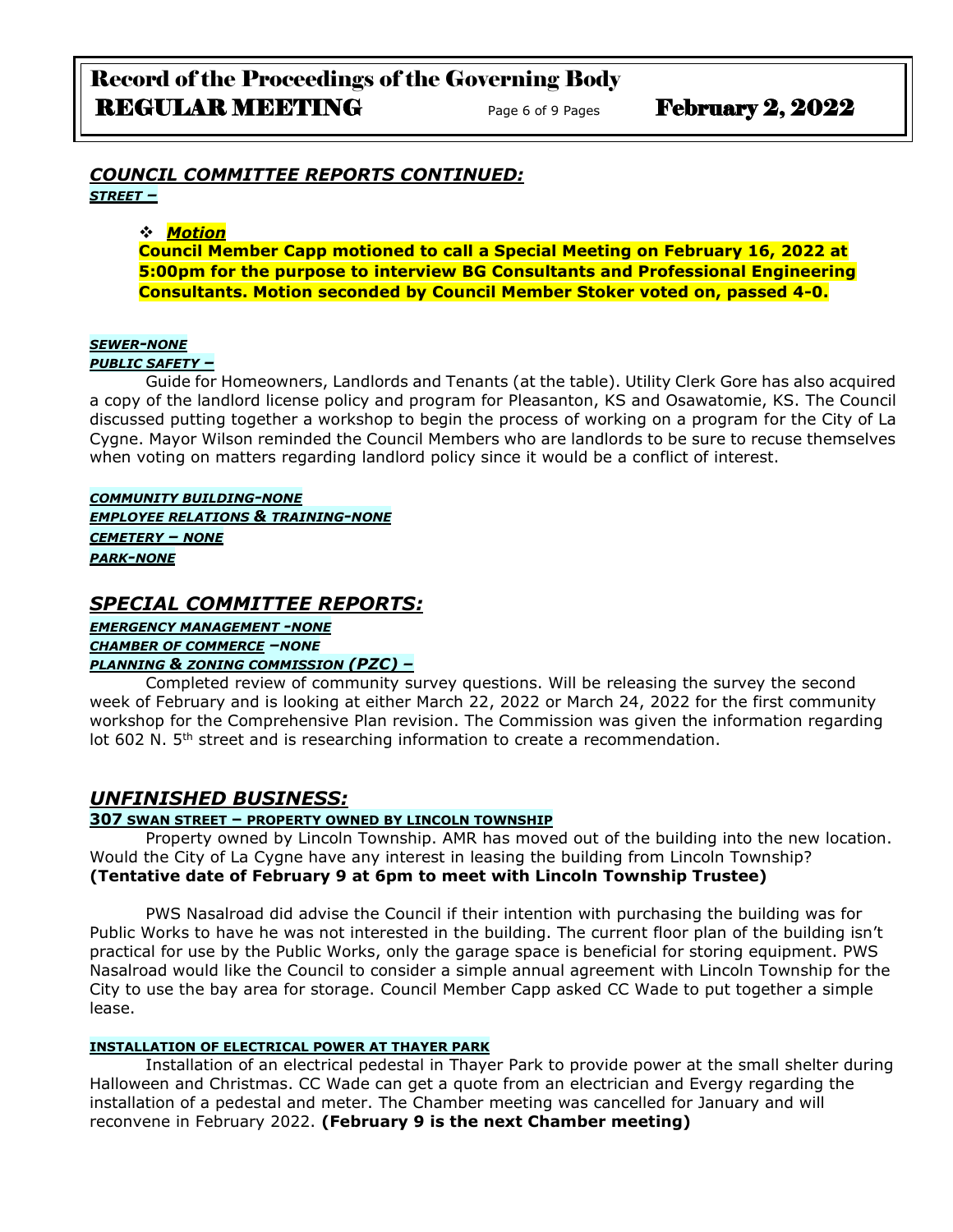## *NEW BUSINESS:*

#### **RESOLUTION NO. ENABLING FEES ESTABLISHED BY THE CITY AND REFERENCED WITHIN THE CITY CODE OF THE CITY OF LA CYGNE, KS**

Mayor Wilson reviewed the fees from 2021 and what the new fees would be for 2022 for Waste Management trash service for patrons in La Cygne.

#### ❖ *Motion*

**Council Member Mitzner motioned to approve Resolution No. 439 enabling fees established by the City and referenced within section 14-615 Charges for Collection & Disposal in the City Code of the City of La Cygne, Kansas. Motion seconded by Council Member Capp voted on, passed 4-0.**

### **ORDINANCE NO. ADDING SECTION 11-201.1 BYLAWS OF THE LA CYGNE COMMUNITY PARK BOARD TO CHAPTER XI. PUBLIC PROPERTY, ARTICLE 2 OF THE CITY CODE OF THE CITY OF LA CYGNE, KANSAS**

Discussion was held regarding the revisions to the Bylaws draft completed by CC Wade. The Park Board, by motion, recommended to approve the Bylaws of the La Cygne Community Park Board as presented at their meeting on January 25, 2022. Council Member Capp inquired about a section explaining the role of the Council Member assigned to the Park Board. CC Wade and Mayor Wilson indicated the role of the Council Member serving on the Park Board was to be a liaison keeping both groups informed. CC Wade expressed the importance for the Council Member to guide the Park Board through proper meeting procedures and to be sure they are following KORA/KOMA policy.

#### ❖ *Motion*

**Council Member Mitzner motioned to approve Ordinance No. 1499 adding section 11- 201.1. Bylaws of the La Cygne Community Park Board to Chapter XI: Public Property, Article 2: Parks and Camping of the Code of the City of La Cygne, Kansas. Motion seconded by Council Member Brenneman voted on, passed 4-0.**

### **CHAPTER XI. PUBLIC PROPERTY, ARTICLE 2, SECTIONS 11-202 THROUGH 11-210.**

These sections need to be reviewed for conflict and updated with current rules and regulations for the Park. Council Member Capp asked CC Wade to give copies of the sections to the Park Board to begin working through and putting together a recommendation for the Council to review.

#### **PURCHASE ORDER NO. 2022-2 IN THE AMOUNT OF \$36,125 FOR A USED 2020 CHEVY SILVERADO PICK-UP WITH 16,337 MILES AND WHITE IN COLOR.**

PWS Nasalroad reminded the Council on the challenge of finding used trucks. At the time we purchased the other trucks we held off on replacing the one-ton. PWS Nasalroad had decided the oneton didn't need to be replaced because it is only used for the snow-plow and hauling the mini-ex on the trailer. This truck would replace the last pick-up of the PWS Department fleet.

#### ❖ *Motion*

**Council Member Capp motioned to approve Purchase Order No. 2022-2 in the amount not to exceed \$36,500 for the 2020 Chevy Silverado truck with 16,337 miles on it with funds coming from the Gas Capital Outlay. Motion seconded by Council Member Stoker voted on, passed 4-0.**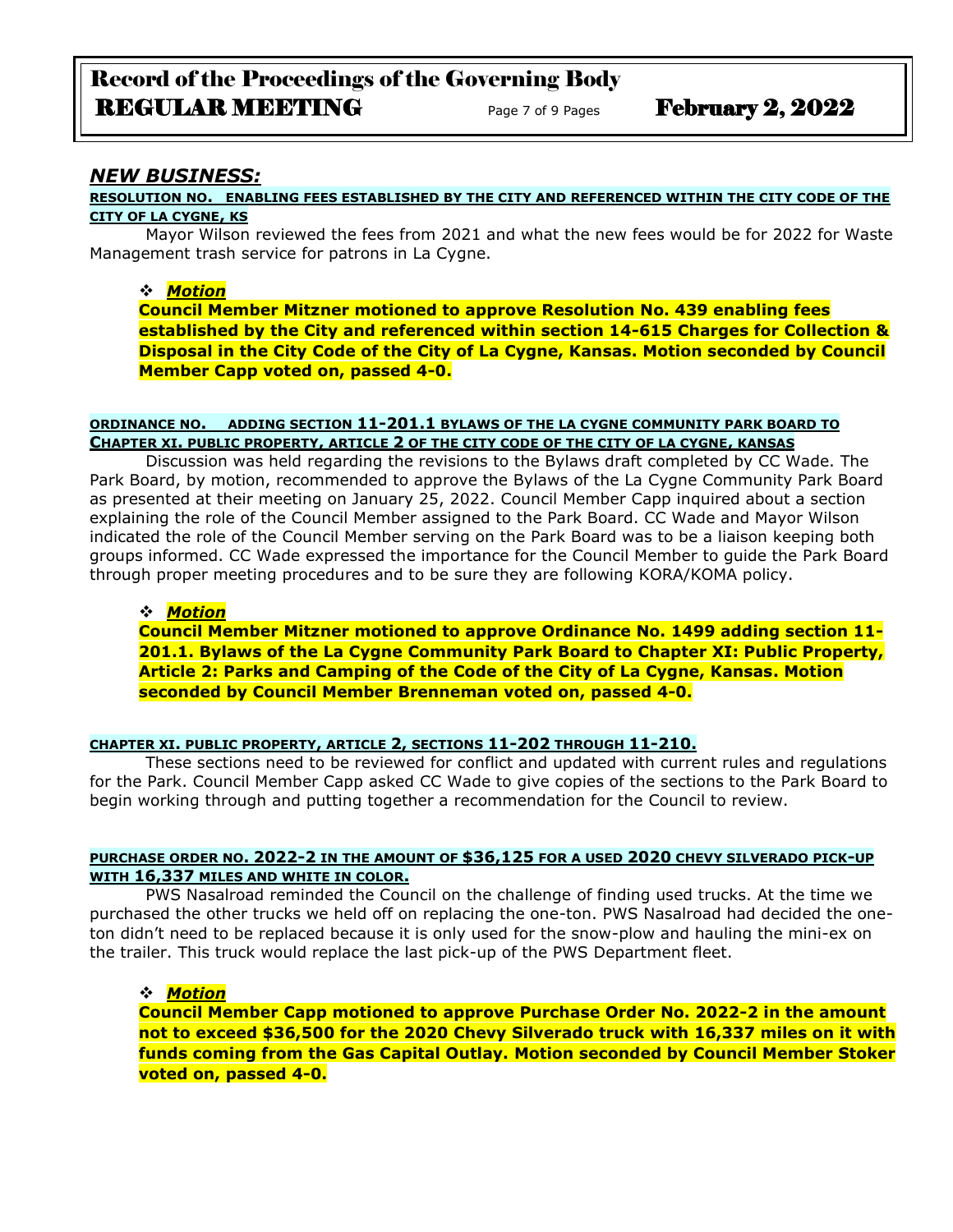# Record of the Proceedings of the Governing Body REGULAR MEETING Page 8 of 9 Pages February 2, 2022

# *NEW BUSINESS CONTINUED:*

#### **PURCHASE ORDER NO. 2022-3 IN THE AMOUNT OF \$3,460 FOR THE FRONT DESK MODULE FOR GWORKS FINANCIAL SOFTWARE.**

This module will allow the utility bills to be seen and paid online by the customer. It will also allow for ACH payments. Patrons who are signed up for Front Desk will be able to receive electronic notifications from the city.

### ❖ *Motion*

**Council Member Capp motioned to approve Purchase Order No. 2022-3 in the amount of \$3,460 for the Front Desk Module for the gWorks Financial Software with funds coming from the General Fund Capital Outlay. Motion seconded by Council Member Stoker voted on, passed 4-0.**

#### **RESOLUTION NO. A RESOLUTION OF THE CITY OF LA CYGNE, LINN COUNTY, KANSAS REGARDING EMPLOYEE PAID LEAVE FOR COVID-19.**

The Council held discussion regarding the current CDC regulations for positive tests, quarantine and mask requirements. The Council reviewed the city's sick leave policy monthly accrual amount of 8 hours/month and the maximum accrual amount of 1,440 hours. CC Wade expressed the challenges to draft a policy for all the variables that can affect if a person should or should not quarantine and/or receive COVID sick leave. Council Member Capp expressed his opinion to end the paid leave for COVID due to the amount of sick leave an employee can already accrue per the existing employee policy. Council Member Stoker discussed creating a "safety" policy which would be followed to help keep enough staff available to work while other staff members are following the current CDC guidelines if the test positive for COVID. Council Member Stoker indicated it would be similar to safety policy pertaining to PPE protection and safety guidelines when working around hazardous areas. Council Member Stoker indicated the policy would need to be given to all employees and posted in all departments. CC Wade will work on a draft. The resolution was not approved and the current resolution pertaining to Employee Paid Leave for COVID-19 will dissolve effective February 2, 2022.

#### **ORDINANCE NO. AMENDING CHAPTER VIII, ARTICLE 1, OF THE CODE OF THE CITY OF LA CYGNE, KANSAS BY AMENDING SECTION 8-103 SETTING THE DATE AND TIME TO TRANSACT THE BUSINESS OF THE MUNICIPAL COURT. MUNICIPAL COURT WILL BE HELD ON THE 3RD TUESDAY OF EACH MONTH BEGINNING IN MARCH 2022 AT 6:00PM.**

### ❖ *Motion*

**Council Member Capp motioned to approve Ordinance No. 1500 amending section 8- 103 of Chapter VII, Article 1 of the Code of the City of La Cygne by setting the date and time for Municipal Court to be held on the 3rd Tuesday of a each month beginning in March 2022 at 6:00pm at the Community Center. Motion seconded by Council Member Stoker voted on, passed 4-0.**

## *EXECUTIVE SESSION:*

### ❖ *Motion*

**Council Member Capp motioned to go in to executive session for 10-minutes for discussion with an attorney which would be deemed client-attorney privilege and will return to the Council table at 8:10 p.m. Motion seconded by Council Member Stoker voted on, passed 4-0. 8:00 p.m.**